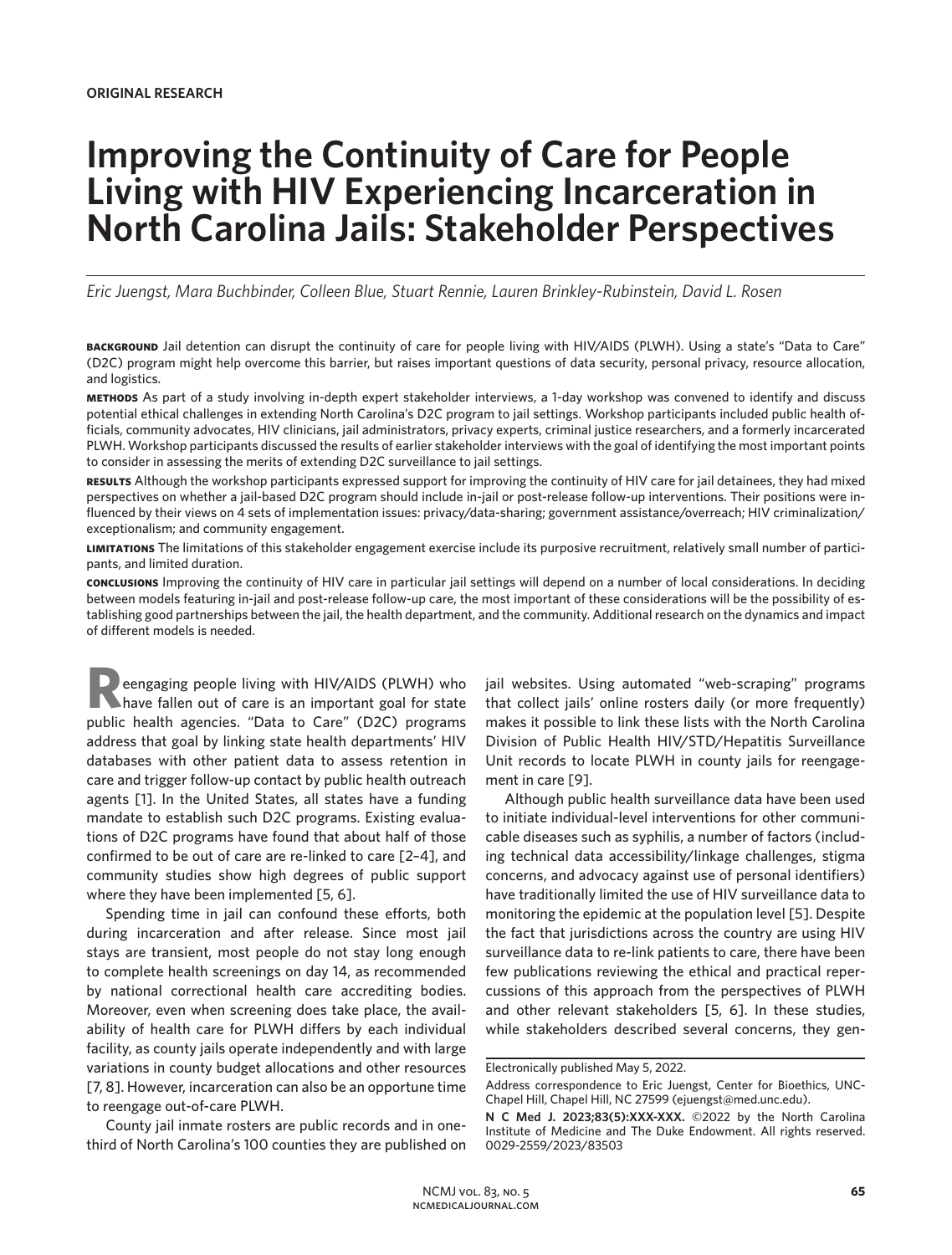erally reported that the benefits of community-based D2C outweighed the drawbacks. But the implications of implementing jail-based D2C programs have yet to be addressed. What are the public health benefits, ethical challenges, and practical opportunities in using publicly available jail records, court records, and state health department HIV registry records to improve the continuity of care for PLWH experiencing incarceration?

Our research team convened a stakeholder engagement workshop on January 23, 2020, on the campus of the University of North Carolina at Chapel Hill, to discuss the policy and practical implications of extending North Carolina's D2C program to PLWH in jails. The workshop design was informed by a set of qualitative interviews conducted in 2018–2019 with 47 expert stakeholders and 18 recently incarcerated PLWH. These qualitative interviews examined the public health benefits, ethical challenges, and practical opportunities in using publicly available jail records, court records, and state health department HIV registry records to improve the continuity of care for PLWH experiencing incarceration [10–12]. In this report, we review this background interview study and the discussion of its results by the stakeholders from the field who participated in the 2020 workshop.

#### *Qualitative Stakeholder Interviews*

For the qualitative interviews, expert stakeholders were recruited via a purposive sampling strategy in which we aimed to recruit 3–5 participants in each of several categories of professional expertise and experience (public health, ethics and privacy, law and criminal justice, and community advocacy). Potential participants were identified using a combination of methods, including the research team's professional network, literature review and online searches, and snowball sampling. Prospective participants were invited by email to participate in the study. Semistructured interview guides included questions about the participants' professional background and perspectives on: HIV surveillance and D2C in the general population, potential use of HIV surveillance and D2C in North Carolina jails, privacy, community engagement, data governance, and research practices. We formed the interview guides based on a theoretical framework for public health ethics considering the perspectives of the individual, institutions, communities, and society at large [13]. We then identified the topics that the interviewees considered the most salient in discussing the practical implementation of HIV D2C programs in North Carolina jails, and used these topics for our expert stakeholder workshop. PLWH recently incarcerated in a North Carolina jail were recruited to participate in community and prison settings in North Carolina using a convenience sampling strategy. Semistructured interview guides for this group included questions about HIV care in jail, experiences with HIV surveillance and D2C in the community, and perspectives on potential uses of these strategies in jails.

Five members of the research team with training in qualitative interviewing conducted all interviews, after obtaining informed consent. Expert stakeholder interviews were audio-recorded and conducted either in person or via videoconference or telephone. Interviews with PLWH recently incarcerated in jail were conducted in person and were audio-recorded or, in the case of interviews conducted in the prison setting, notes were recorded. We used Dedoose software to analyze interview transcripts across 22 thematic codes for expert interviews and 24 thematic codes for interviews with PLWH. Each transcript was coded by multiple members of the research team; discrepancies were discussed and reconciled. After coding was completed, we identified salient themes for further analysis and further examined coding reports from each coding category to identify patterns across the larger dataset.

The results of our qualitative interviews have been reported and discussed elsewhere [10–12], but we briefly summarize here. Expert stakeholder interviewees included 30 participants from North Carolina; the remainder lived in other US states ( $n = 15$ ) or outside the United States ( $n = 2$ ). North Carolina-based expert stakeholders represented 15 distinct counties, including 6 rural and 9 urban counties. They had expertise in the following domains: ethics and privacy (n = 9), public health (n = 24), criminal justice (n = 7), and community advocacy ( $n = 7$ ). Formerly incarcerated PLWH who were interviewed had spent time in 18 unique North Carolina jails. Despite their professional and disciplinary diversity, expert participants universally acknowledged the public health needs that D2C programs aim to address, and most expressed support for the public health goals such programs fulfill. In discussing the practical and ethical considerations of implementing such programs, however, they also qualified their support with a range of significant concerns in 7 key domains: permission and consent, government assistance versus overreach, privacy and confidentiality, stigma, HIV exceptionalism, criminalization, and data integrity and sharing [11].

Formerly incarcerated participants echoed these concerns at the experiential level. Although most endorsed state assistance for reengaging in HIV care and reported favorable encounters with public health outreach efforts, they also framed retention in care as an individual responsibility. Almost half (40%) were not aware that the state performs HIV surveillance and D2C [12]. A vocal minority of formerly incarcerated participants also expressed adamant opposition to the idea of jail-based D2C programs, citing concerns about violation of privacy and the threat of violence in the jail setting [12]. A central conclusion that emerged from these interviews was that there is a need to promote public trust in D2C efforts through increased transparency about the goals, methods, and risks of such programs.

Our interview findings suggest that community engagement in program implementation is critical for ensuring that D2C programs and other public health surveillance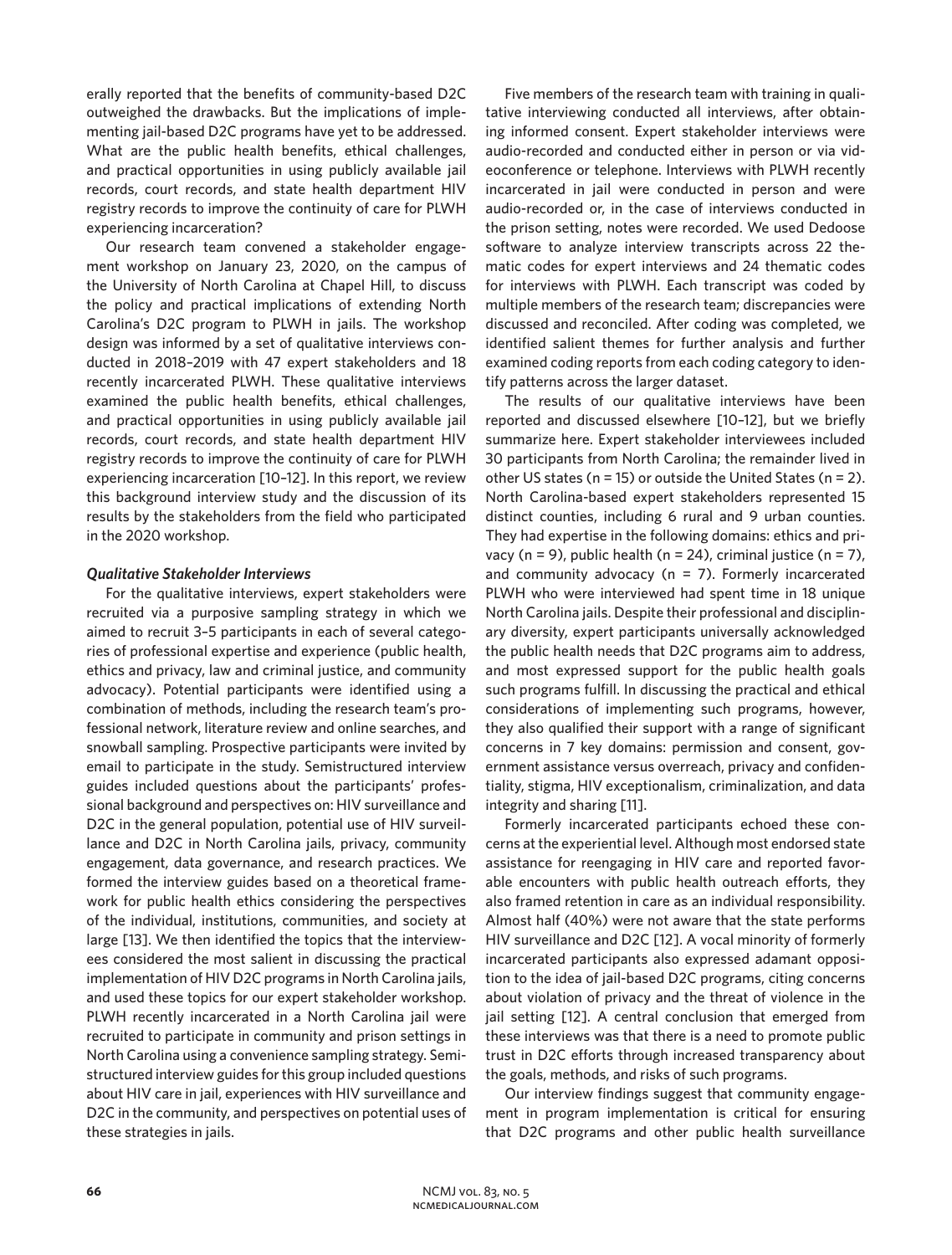programs are designed in contextually sensitive ways, particularly given the high degree of support for the notion that D2C could heighten stigma. These provided the basis for the 4 themes that framed our workshop discussions: privacy/ data-sharing; government assistance/overreach; HIV criminalization/exceptionalism; and community engagement.

## **Materials and Methods**

Our primary objective in holding a stakeholder workshop was to explore perspectives expressed in the qualitative interviews, generate interactive interprofessional discussion, and permit stakeholders to respond synergistically to each other's ideas. We expected that this dynamic form of stakeholder engagement would enhance our initial qualitative findings. We planned to have approximately 15–20 experts at the workshop to allow for small-group discussion and deeper dialogue around the points made in the interviews. We invited a subset of interview participants (17/65) to attend. We purposively selected participants who were highly engaged during the interviews and who could speak from experience about the risks and benefits of extending D2C to jails. Invitees were also selected to ensure participants had a range of expertise in ethics and privacy, public health and medicine, criminal justice, and community advocacy. To ensure that the perspectives of those who would be directly impacted by extending D2C in jails were included, 3 formerly incarcerated PLWH and 4 community advocates who had participated in interviews were among those invited. Ultimately, 11 of the original interviewees agreed to attend—including 2 formerly incarcerated PLWH—and 6 declined due to scheduling conflicts. We then invited 5 additional participants to ensure professional expertise in the areas of privacy and the criminal justice system, public policy, and implementing and evaluating D2C programs. Similar to the qualitative interviews, these participants were identified using the research team's professional network, literature review and online searches, and snowball sampling. Invitees were offered an honorarium in appreciation for their participation.

Final attendees of the day-long workshop included 17 experts—including 2 North Carolina jail administrators, 3 community advocates, 2 HIV linkage staff, 1 HIV clinician, 1 bioethicist, 2 privacy experts, 3 public health officials, and 1 formerly incarcerated PLWH—and 2 members of our research team who are also HIV clinicians and researchers. One of the formerly incarcerated PLWH who had initially agreed to participate was unable to attend on the day of the workshop. Eleven of the participants were based in North Carolina, and 6 came from elsewhere in the United States or Canada. Three participants, including the North Carolina jail administrators and HIV clinician, came from North Carolina counties located outside of the urban centers, and nearly all North Carolina participants had experience working in both urban and rural areas of the state. In addition, 9 participants had direct experience working with incarcerated people and PLWH, including community advocates who worked with PLWH to promote harm reduction and to provide HIV education in North Carolina jails.

Prior to the workshop, participants reviewed a summary report of key themes from the qualitative interviews as well as a video presentation about our project. The workshop was structured to incorporate a mix of small-group and largegroup discussion formats. For the small-group format, we divided participants into groups with complementary expertise to discuss 4 sets of issues that emerged as particularly salient in our qualitative analysis of interview findings: privacy/data-sharing; government assistance/overreach; HIV criminalization/exceptionalism; and community engagement. Participants were asked to discuss their reactions to the findings and identify additional considerations and questions. Their conclusions were recorded in writing for subsequent discussion by the large group. Three research staff members took simultaneous notes during both small- and large-group sessions. After the workshop, we analyzed the small-group discussion records and the notes for their common and crosscutting thematic elements, and developed consensus interpretations of the participants' views. These analyses were conducted collaboratively by the research staff and coinvestigators who attended the workshop at our regular research team meetings, against the background of the public health ethics framework and D2C literature. In what follows, we first describe the participants' general views on extending D2C to North Carolina jail populations. We then report participants' views on the 4 sets of issues identified here. Finally, we review a set of practical considerations that emerged from the workshop discussion and identify further research needs.

### **Results**

#### *Should D2C Programs Be Extended to the Jail Context?*

Workshop participants disagreed on whether the public health benefits to be gained by jail-based D2C follow-up would be worth the potential risks of stigmatizing PLWH and the loss of public trust, given the availability of alternative ways of providing HIV care in jail- and community-based D2C efforts.

Workshop participants in favor of jail-based D2C interventions argued that many PLWH are not being identified by jails due to short stays and lack of information-sharing between jails. They also cited disincentives to voluntary disclosure during health screening interventions, such as fears of stigmatization by jail staff and other detainees. Access to people incarcerated in jails could also make public health outreach simpler and more effective than following up with people in the community. Moreover, a centralized health department program could reduce local jurisdictional inequities in HIV care, and, by reducing the number of actors and information exchanges involved, better protect the confidentiality of its findings.

Other participants were unconvinced that these benefits would outweigh the social risks of a jail-based D2C pro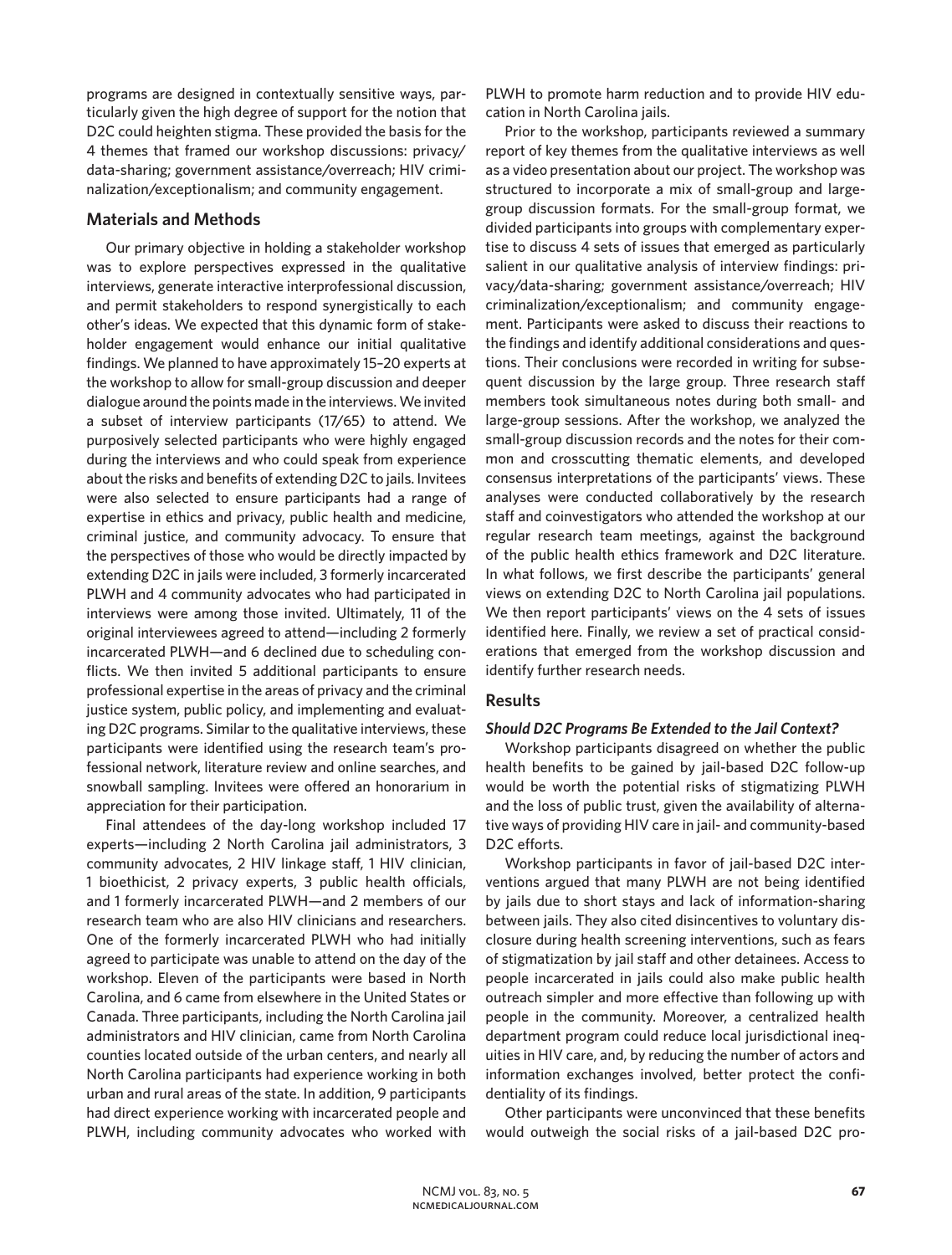gram, given what can already be achieved through D2C after release in the community. They argued that it would be more difficult to protect the confidentiality of HIV status information if it were released to jail personnel, and that if jails were not informed, confidential public health outreach visits to the incarcerated might not be possible. Additionally, community reactions to the sharing of information about HIV status between state health departments and the criminal justice system might erode trust in both systems.

Participants widely acknowledged that jails are obligated to address the health care needs of PLWH, and that a jail-based D2C program that could help jails provide highquality levels of HIV care would improve public trust in the system. On the other hand, they concurred that the criminal justice system should not supplant community-based public health efforts; if the continuity of HIV care after release is the primary problem being addressed, some felt it might be done more directly by improving health care support for formerly incarcerated individuals in the community.

#### *Challenges in Extending D2C Surveillance to Jail Settings*

Workshop participants' views on the overall merits of extending D2C surveillance to jails were influenced by their perspectives on the particular challenges that this development would create. These perspectives surfaced in their reactions to the 4 themes from the stakeholder interviews: privacy/data-sharing; government assistance/overreach; HIV criminalization/exceptionalism; and community engagement.

*Privacy/data-sharing.* Workshop participants identified 2 sets of privacy challenges in extending North Carolina's D2C program to jail settings. At the *data linkage stage* of the process are questions about the security of the data collected and the data-sharing that would be required to identify individuals incarcerated in jails who are also PLWH. At the *D2C reengagement stage*, issues of confidentiality arise if state health worker follow-up takes place within jail settings.

*Data security/sharing.* Workshop participants emphasized that the inherent power differentials in the context of incarceration make explicit privacy protections for health information especially important to fostering trust in criminal justice institutions. These protections might take the form of formal data security protocols to prevent inadvertent leaks along the informational pipelines a jail-based D2C program would create, as well as explicit data-sharing rules about how the information could be used by those with access to it. Participants asked if, for example, D2C surveillance data would be accessible by jail administrators, other law enforcement agencies, for-profit health care concerns providing services to jails, or even elected officials. Jail roster information is already publicly available, and the court records that would be used are discoverable, but the state's public health register of PLWH in North Carolina is confidential. If a jail-based D2C program threatened that confidentiality by increasing the number of parties and information exchanges involved, it could undermine efforts to preserve public trust in the state's public health efforts.

*Confidentiality/communication.* The workshop participants agreed that public health workers, jail staff, and clinical care providers all have ethical and legal duties of confidentiality regarding medical information about specific inmates. However, even those confident that existing HIPAA laws and professional confidentiality practices can be implemented effectively in North Carolina jail settings acknowledged the risk of accidental disclosures. Some pointed out that an identified health department worker's visit to a person in jail would alert staff and others to the risk of an infectious disease even if they were unaware of the D2C program. This kind of inadvertent violation of informational privacy can also happen in community settings when health worker visits are visible to others. But the risk is exacerbated in jail settings because of the lack of spatial privacy in jail, the lack of systems for confidential communications between incarcerated individuals and visitors, and visitor safety precautions that require the presence of others during visits. Additionally, most jails use nonmedical detention staff to conduct health screenings and have policies that give other jail personnel access to incarcerated individuals' medical prescription records. Many North Carolina jails are small and have relatively porous social boundaries with the surrounding communities. Inadequate HIV education among both staff and incarcerated individuals can also allow misinformation to magnify the stigma of HIV in jail settings.

*Government assistance/overreach.* The workshop discussions of privacy challenges were echoed in a second set of discussions about an even more fundamental question regarding the proper social role of public health agencies: would extending North Carolina's D2C program into jails represent inappropriate governmental overreach, or appropriate governmental assistance to otherwise disadvantaged PLWH?

Some workshop participants felt that jail-based D2C programs would be consistent with other uses of public health data for disease surveillance, and could be justified by the same social mandate to track and prevent disease. In addition to enabling the government to assist PLWH in jails, 1 participant argued, extending D2C to jails would allow the state to fulfill its duty to protect community health by reducing the risk of transmission from PLWH following their release. Others went further to argue that, in addition to disease control, social justice considerations create a special obligation for state health departments to extend D2C services to those who might fall out of care through incarceration. Other participants felt that incarcerated people would be more likely to view re-contact in jail as overly paternalistic or invasive and to be alarmed to discover yet another way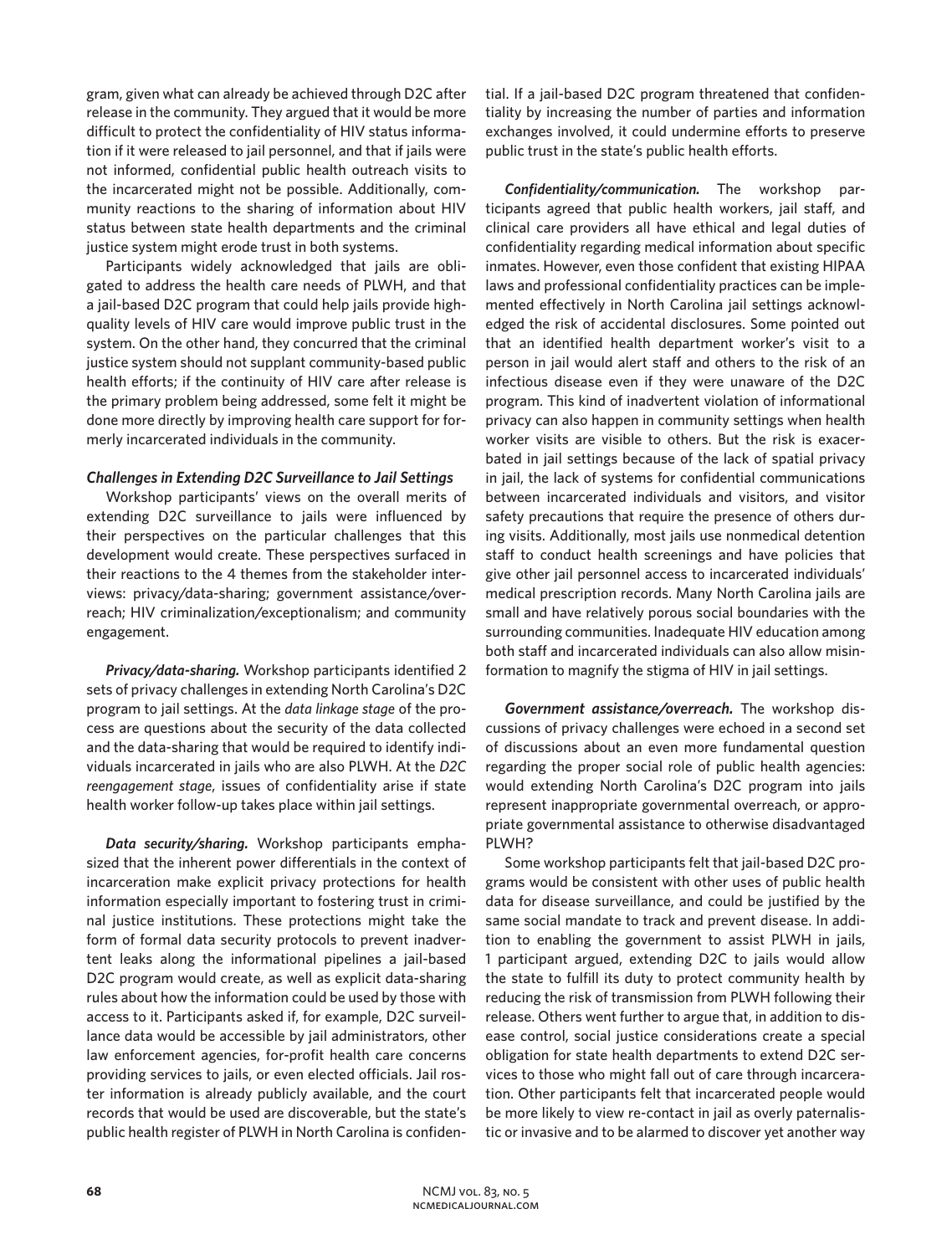they were being "policed" by the state.

Regardless of their views on whether a jail-based D2C program was inappropriate overreach or legitimate assistance, workshop participants all concurred that PLWH retain the right to refuse health care even when incarcerated. They identified several factors that might make incarcerated individuals more likely to refuse HIV treatment in jail, including fear of stigmatization, anxiety, past trauma, distrust, and depression. Some participants were concerned that the jail environment would also influence the choices of incarcerated individuals, by either rewarding participation or penalizing refusal as "noncompliance." Participants stressed that these factors underline the need for nonjudgmental and respectful approaches to soliciting participation in any follow-up activities and dealing with refusals of care.

*Criminalization/exceptionalism.* Workshop participants agreed that among the most harmful forms of institutionalized HIV stigmatization are statutes that make it a crime to have or to transmit HIV disease. These statutes create unjust disincentives for PLWH to disclose their HIV status or participate in follow-up care [14]. In small communities, PLWH may feel that they are at heightened risk for arrest and incarceration because of their HIV status. In the jail setting, extra attention to HIV-related care, including the implementation of D2C, could induce similar concerns about disclosure and risk for additional charges or punishments.

Some participants went further to ask whether HIV D2C programs are themselves psychologically punitive by authorizing public health officers to seek out reidentified PLWH. For example, programs that characterize out-of-care PLWH or those who decline follow-up as "noncompliant" can convey the impression that decliners deserve to be blamed for their choices. People who already have reasons to mistrust the health care and justice systems, including people of color and transgender people, are even more likely to perceive D2C programs in jails as part of a broader societal pattern of recriminatory attitudes. Participants agreed that better partnerships between health departments and jails could provide a forum for addressing and diminishing these risks.

Singling out HIV disease for criminalization over other kinds of communicable diseases is a clear example of the problem of "HIV exceptionalism" [15]. But HIV exceptionalism can also occur when PLWH receive assistance that is not available to those with comparable diseases. Some participants felt that, given medical and social progress since the inception of the HIV epidemic, HIV-specific D2C programs are no longer warranted. Others argued that HIV is, in fact, still exceptional enough in terms of social stigmatization to merit special attention. In addition, some saw HIV D2C programs as testing a model that could be extended to other diseases or could lead to overall improvements in health care in jails.

*Community engagement.* Finally, 1 prerequisite for a jailbased D2C program that resonated with the workshop participants was the need for community engagement within and outside the jails. Iterative, transparent, and deliberative engagements with both PLWH and the wider communities served by the jails were seen as key to minimizing the risks the workshop identified and making a jail-based D2C program a success. Some participants stressed that consultations with PLWH who have experienced incarceration would be a very important element in this process. Such engagements could help shed light on unanticipated challenges that a jail-based D2C program would face in particular settings and build community support through transparency about the assistance that such a program can provide.

### **Practical Considerations**

In addition to discussing the policy challenges listed here, the workshop participants raised 5 practical considerations that they felt would be critical to consider in developing a successful jail-based D2C program.

#### *Every Jail Is Different*

Participants pointed out that jails are organized, resourced, and staffed very differently depending on the communities they serve. Some jails are able to screen incarcerated individuals for HIV within 24 hours of booking and are equipped to provide HIV treatment and counseling directly. Others have established partnerships with regional health care facilities that can provide such services. For these jails, an extended D2C program may not offer compelling added value. As a result, any statewide program would require on-the-ground assessments of individual jails, so that it can be tailored to differences in organizational culture, population, and resources.

#### *Jail and State Staff Training Is Needed*

Participants concurred that ongoing training will be needed for jail staff and D2C follow-up care providers to combat the entrenched stigma that PLWH in jails can face. This training should include continuing education about privacy policies and procedures for both jail staff and public health workers. In designing such interventions, it will be important to consider the variable lengths of stay that people incarcerated in jail can experience; those incarcerated for only 1 day will have different needs that those who stay in jail longer.

#### *Timing Is Key*

Length of stay consideration also requires D2C programs to clarify the temporal criteria for being considered "out of care." Typically, the threshold for being considered out of care is 9–12 months without follow-up. Given the number of short-term incarcerations in jails, a jail-based D2C program may help identify PLWH who have already been deemed out of care prior to their incarceration, but may not be useful for those whose care is interrupted by short-term jail stays. This means that any D2C program should be flexible enough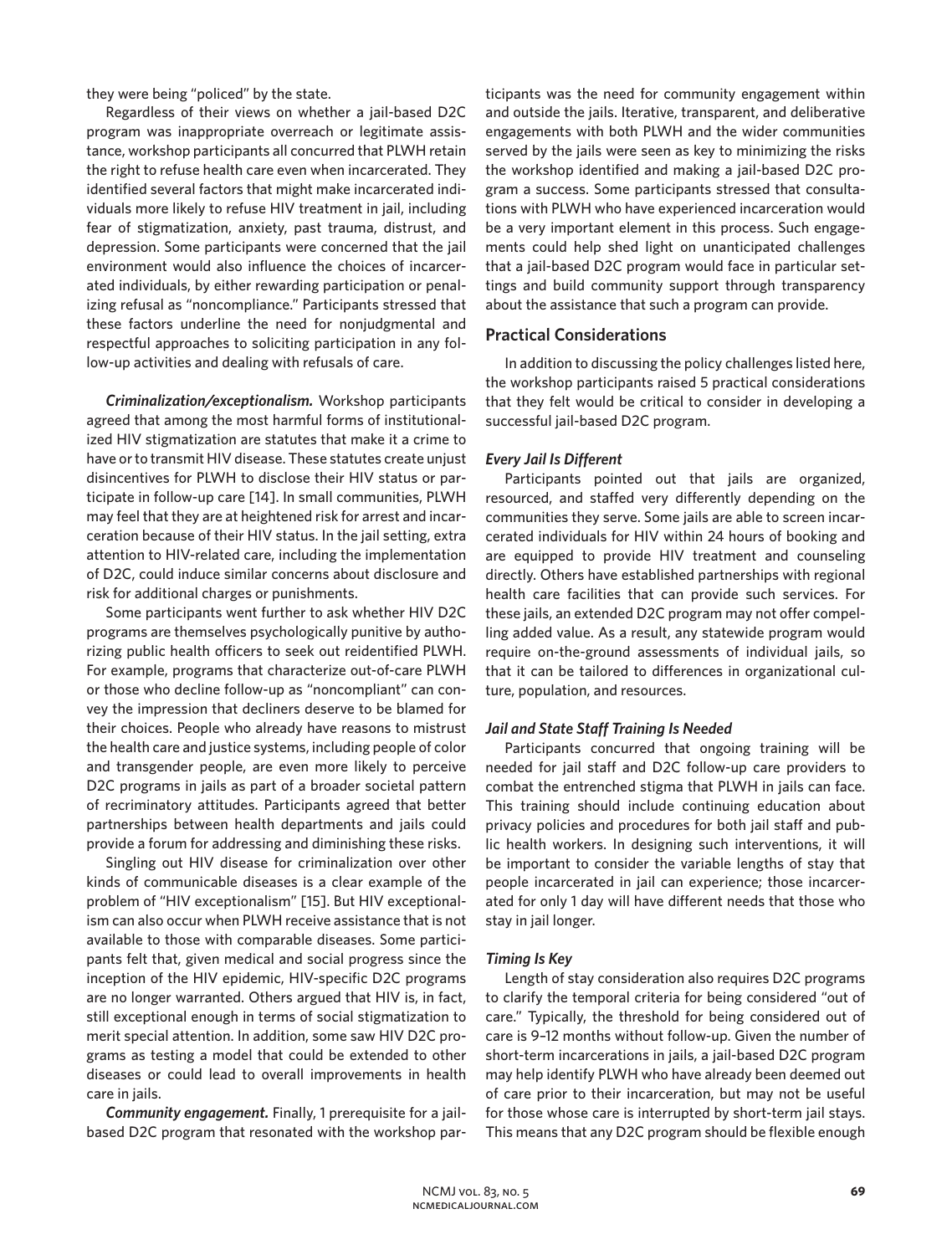to tailor its efforts to reengage PLWH in care to individual needs and situations.

### *Incarcerated People Should Have Options*

Workshop participants concurred that if jail-based HIV D2C programs are developed they should be offered to all incarcerated PLWH, but that these individuals should retain the right to choose whether or not they accept the assistance. Some participants recommended an "opt-in" system in which incarcerated PLWH would be informed about the program and how to enroll but would need to reply to receive follow-up visits. Others recommended giving incarcerated PLWH the option of receiving follow-up care during their detention or after their release, to increase the potential for positive replies. Suggestions for mechanisms included tollfree phone numbers, media infomercials, or touchpad kiosks that might be used upon release from jail.

## *Protect Data with Partnerships*

Another approach to developing a partnership between jails and the health department that received support from workshop participants was a hybrid model in which jails would serve as a source of surveillance information that would be sequestered and protected within the public health system for use in reconnecting with people after their release. Although this could help avoid adverse consequences in the jail setting, some pointed out that this would not serve the needs of incarcerated individuals with long sentences who might need care during their incarcerations. They argued that more robust partnerships would ultimately be required to address the challenges raised here.

## **Discussion**

On the whole, the workshop participants' views on each of these themes echoed those of the interviewees, both in their points of consensus and in their divisions of opinion. Both sets of stakeholders concurred on the critical importance of, and challenges in enhanced data security and privacy protections for D2C programs in jail settings; the rights of people in jail to refuse medical care; the dangers of HIV criminalization and exceptionalism; and the utility of community engagement in fostering trust and transparency. Workshop participants were also similar to our interviewees in their differences of opinion regarding the extent to which conerns about inappropriate governmental overreach raised important challenges for jail-based D2C programs. Some defended the practice as a form of public assistance demanded by social justice considerations, and others pointed to how public perceptions of intrusiveness could undermine trust in the program, particularly in criminal justice settings. On several scores, however, the stakeholders involved in our interactive workshop discussions were able to build off each other's points to offer insights that went beyond those that emerged from our 1-on-1 interviews.

First, the interactive format of the engagement workshop

allowed participants to explore important considerations that remained largely muted in the individual interviews. Examples included workshop participants' more fine-grained analyses of the privacy risks of HIV surveillance in carceral settings across different jail staff roles; their reiteration of the relevance of people's background legal rights to refuse health care in these contexts; their recognition of the relatively porous social boundaries of jails; and their nuanced concerns about the punitive psychological impacts of "compliance" language, which were not addressed as thoroughly in individual interviews.

Second, by having the opportunity to share their expertise and compare experiences across different roles and disciplines, the workshop participants were able to go further than individual interview participants in identifying nuanced practical considerations important to the implementation of any jail-based D2C program. Workshop participants were able to compare the important ways in which jails can differ across sites in terms of jail staff education, the implications of program timing, and the prospects for data protection partnerships in different institutional contexts.

Finally, and perhaps most importantly, by having an opportunity to discuss their views together the workshop participants were able to arrive at policy options that could help harmonize their different individual perspectives. The best example of this was the workshop participants' idea of avoiding the privacy challenges in jail settings and mitigating public perceptions of governmental intrusiveness by developing a hybrid model in which jails would serve as a source of surveillance information that would be sequestered and protected within the public health system for use in reconnecting with people after their release.

## **Conclusion**

Studies of community, provider, and patient perspectives on D2C approaches to HIV outside of the carceral setting have generally identified fewer ethical and logistical concerns than emerged at our workshop [5, 6]. Our findings highlight several features of jail-based D2C programs that merit special attention going forward: the potential for heightened privacy risks; the different ways in which HIV stigmatization can manifest in jail settings; and the impact of increased collaboration between the state health department and its local correctional institutions on public trust. Since the time of the workshop, killings of those in the custody of law enforcement—particularly that of George Floyd—have elevated the national conversation regarding issues of systemic racism and the role of law enforcement agencies in our society, and this will provide a critical backdrop for community responses to jail-based D2C programs.

Finally, the workshop underscored the point that, because of the contextual nature of the challenges that were identified, pilot studies of jail-based D2C programs in particular settings are needed. Since jails operate independently and their individual budgets and resources vary tremendously,